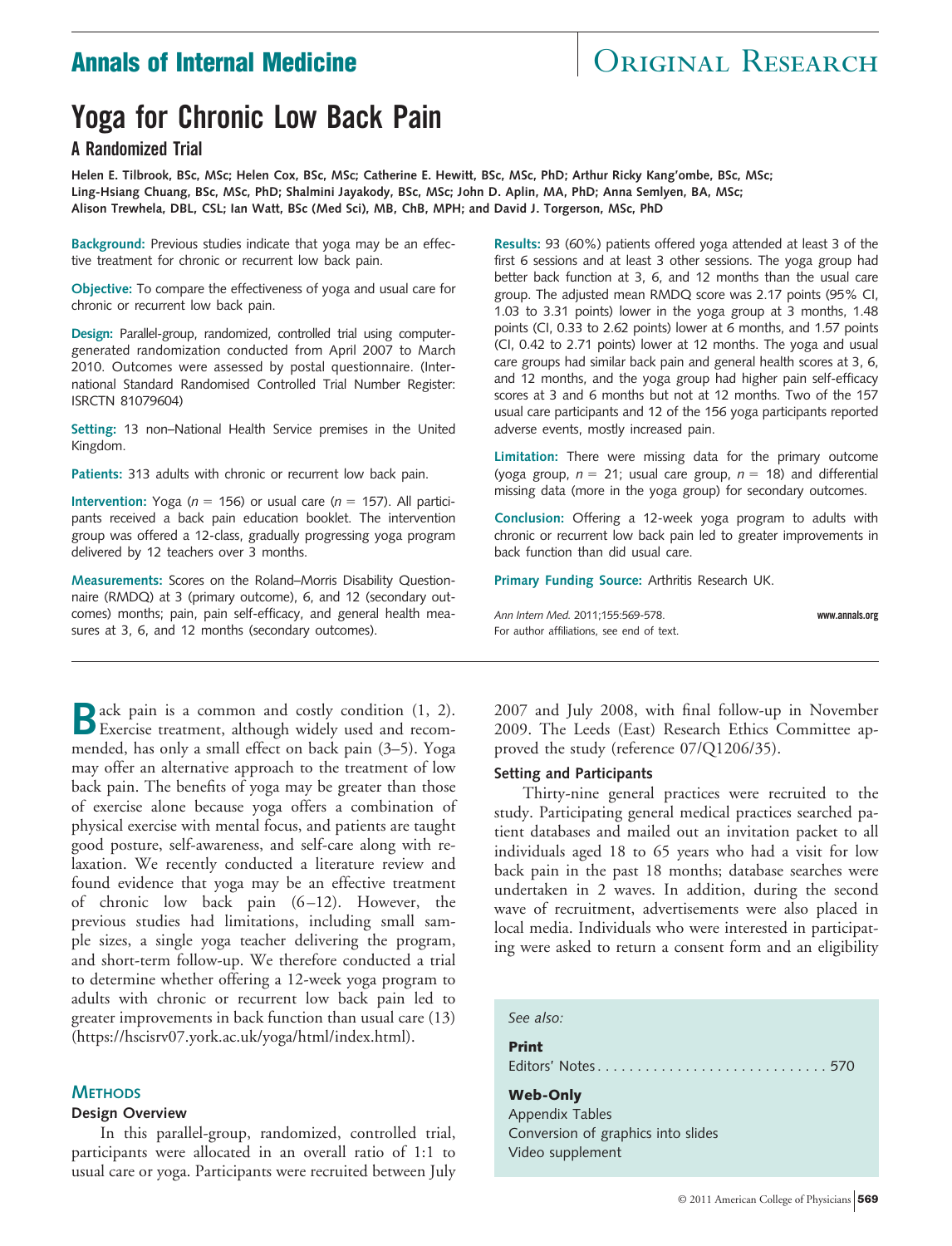### ORIGINAL RESEARCH | Yoga for Chronic Low Back Pain

#### **Context**

Is yoga an effective therapy for low back pain?

#### **Contribution**

In this trial, adults with chronic or recurrent low back pain were randomly assigned to a 12-session, 3-month yoga program ( $n = 156$ ) or usual care ( $n = 157$ ). The yoga group had better back function but similar back pain and general health scores at 3, 6, and 12 months compared with the usual care group. Eight participants reported adverse events, such as increased pain, that were perhaps related to yoga.

#### **Caution**

Compliance with yoga was incomplete, and some outcome data were missing.

#### **Implication**

Yoga can improve some outcomes in adults with chronic low back pain.

*—The Editors*

questionnaire containing the Roland–Morris Disability Questionnaire (RMDQ) (14)—a 24-item questionnaire with scores ranging from 0 (best) to 24 (worst)—to the York Trials Unit.

Trial coordinators determined eligibility; criteria were as follows: a score of 4 or more on the RMDQ, musculoskeletal pain bounded by the lowest ribs and gluteal folds, and ability to attend 1 of the yoga venues. Patients were excluded if they 1) did not return a baseline questionnaire (second recruitment wave only), 2) had performed yoga in the previous 6 months, 3) could not get off the floor unaided, 4) could not use stairs, 5) were pregnant, 6) had life-threatening comorbid conditions, 7) had previously undergone spinal surgery, 8) had severe documented psychiatric problems or alcohol dependency, and 9) had indications of serious spinal neurologic abnormality (1 or more of the following: difficulty passing urine; numbness around their back passage, genitals, or inner thighs; numbness, pins and needles, or weakness in both legs; or unsteadiness on feet). Eligibility was confirmed through the participant's general practitioner.

#### **Randomization and Interventions**

The randomization sequence was computer generated by an independent data manager and was stratified by participants' prespecified availability to attend yoga classes from a list of classes available, with 1 block per class. Eligible participants' details were entered into a randomization database by the trial coordinators and secretary, who were blinded to the allocation sequence. A variable allocation ratio was used for each class to ensure that no more than 15 participants were allocated to any 1 class. Classes for which fewer than 15 participants expressed availability had an allocation ratio favoring the intervention group to ensure that there were equal numbers of participants in each group. Seven participants were added later and were randomly assigned individually in a 1:1 ratio.

All participants received a back pain education booklet (*The Back Book* [15]) and usual care. The intervention group was also offered a yoga program. The usual care group was offered a 1-time session of yoga after final follow-up.

#### **Yoga for Healthy Lower Backs**

Twenty experienced yoga teachers from 2 yoga associations—the British Wheel of Yoga and Iyengar Yoga (10 from each)—were recruited for the study. Teachers attended program training sessions over 2 weekends. All teachers taught the same form of yoga according to the teachers' manual class plans and the pose descriptions and sequences contained in the students' manual. For each course, 2 teachers were selected: 1 to teach and 1 to serve as back-up. Treatment fidelity was assessed on 2 separate occasions by the back-up yoga teachers. At each assessment, a report was completed and sent to the trial coordinators for review. The fidelity of content was verified by this process, and no changes resulted from the monitoring sessions.

Yoga was delivered in nonmedical centers in England (Cornwall, North and West London, Manchester, and York) and was delivered in twelve 75-minute classes (1 class per week). The classes ran from November 2007 to February 2008 and from September 2008 to December 2008. At the first class, participants were given the student manual, a mat, and a relaxation compact disc (which featured 4 narrated guided relaxations focusing on body parts, color meditation, breath awareness, and mental positivity). Home practice sheets were distributed in the class at 4 intervals over the 12 weeks.

The yoga program introduced participants to the foundational elements of yoga adapted appropriately for low back pain, including *asana, pranayama,* relaxation techniques, mental focus, and philosophy. Classes consisted of an introduction to the weekly theme; painrelieving or settling-in relaxing poses; a program of seated, standing, prone, and supine poses; educative postural advice; and 5 to 15 minutes of relaxation. Poses targeted stiff, weak, and uneducated areas of the whole body, with the intention of improving mobility, strength, and posture and reducing pain. Later classes featured postures that built on previous weeks, with the aim of increasing confidence in performing more daily activities. Classes sought to train participants in using yoga in everyday life and at home. Participants were encouraged to undertake yoga for 30 minutes daily or to practice at least 2 times per week, and to use the compact disc.

See the **Video Supplement** (available at www.annals .org) for further information.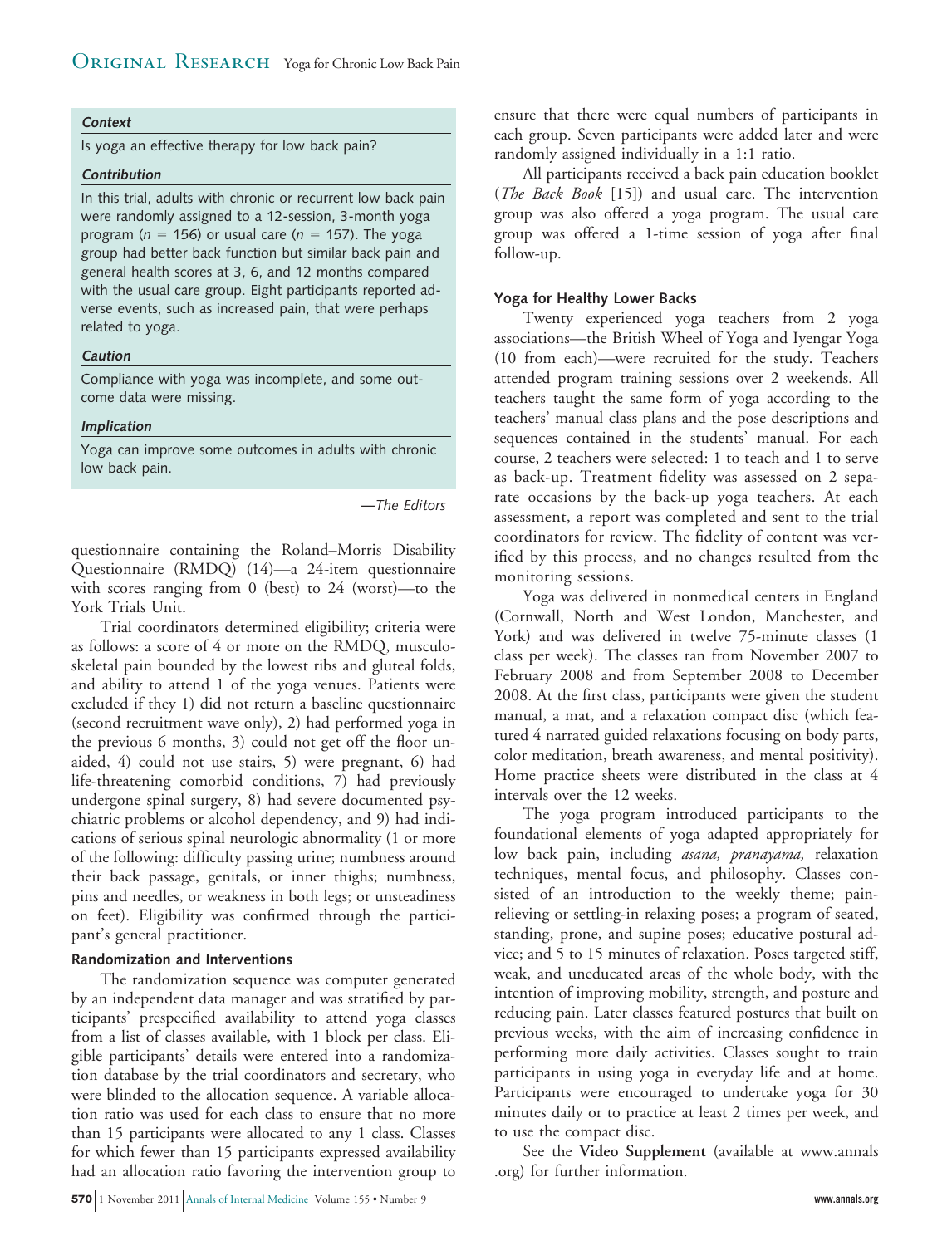#### *Figure 1.* **Study flow diagram.**



 $GP =$  general practitioner.

An indicator of a more serious medical condition.

<sup>†</sup> Baseline questionnaires were sent out after randomization to the first-wave participants (*n* 165) and before randomization to the second-wave participants ( $n = 148$ ). Participants who did not return a baseline questionnaire in the second wave were not randomly assigned.

<sup>‡</sup> Participants who did not return a questionnaire at that time point but completed questionnaires at subsequent follow-ups. Therefore, the numbers given for "questionnaire not returned" are not cumulative. Number included in analysis refers to numbers included in the main mean Roland–Morris Disability Questionnaire analyses.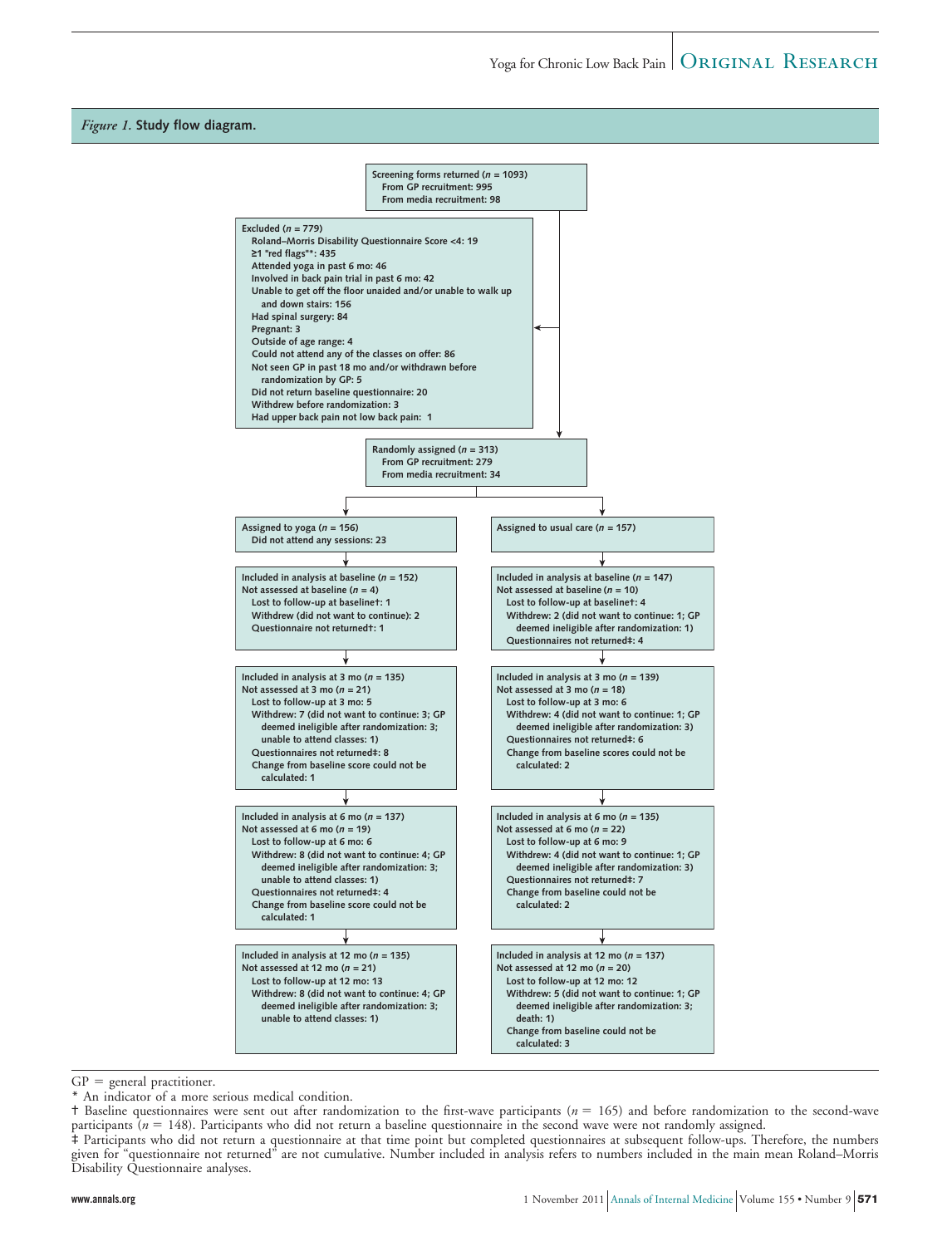#### *Table 1.* **Baseline Characteristics of Participants With Low Back Pain Allocated to Yoga or Usual Care\***

| Characteristic                                                           |                    | Usual Care Group   |                    | Yoga Group         |
|--------------------------------------------------------------------------|--------------------|--------------------|--------------------|--------------------|
|                                                                          | Participants,<br>n | Data               | Participants,<br>n | Data               |
| Age                                                                      | 157                |                    | 156                |                    |
| Mean (SD)                                                                |                    | 46.3 (11.5) y      |                    | 46.4 (11.3) y      |
| Median (interquartile range)                                             |                    | 46.4 (38.5-55.5) y |                    | 47.2 (37.6-56.0) y |
|                                                                          |                    |                    |                    |                    |
| Male participants                                                        | 157                | 43 (27)            | 156                | 50 (32)            |
|                                                                          |                    |                    |                    |                    |
| Age when participant left full-time education<br>≤16y                    | 146                | 50(34)             | 152                | 51 (34)            |
| $17 - 19y$                                                               |                    | 34 (23)            |                    | 42 (28)            |
| $\geq$ 20 y                                                              |                    | 59 (40)            |                    | 55 (36)            |
| Still in full-time education                                             |                    | 3(2)               |                    | 4(3)               |
|                                                                          |                    |                    |                    |                    |
| Completed further education since leaving school, college, or university | 140                | 79 (56)            | 141                | 85 (60)            |
| <b>Employment status</b>                                                 | 142                |                    | 143                |                    |
| Employed part-time                                                       |                    | 33(23)             |                    | 30(21)             |
| Employed full-time                                                       |                    | 61(43)             |                    | 63 (44)            |
| Unemployed                                                               |                    | 9(6)               |                    | 7(5)               |
| Unable to work because of poor health                                    |                    | 10(7)              |                    | 9(6)               |
| At home, not looking for paid employment                                 |                    | 11(8)              |                    | 18 (13)            |
| Self-employed                                                            |                    | 18 (13)            |                    | 16(11)             |
|                                                                          |                    |                    |                    |                    |
| Type of employment                                                       | 140                |                    | 135                |                    |
| Foreman/supervisor                                                       |                    | 3(2)               |                    | 14 (10)            |
| Manager                                                                  |                    | 27(19)             |                    | 27(20)             |
| Self-employed with employees                                             |                    | 6(4)<br>18(13)     |                    | 6(4)               |
| Self-employed without employees                                          |                    | 85 (61)            |                    | 14 (10)<br>74 (55) |
| Other employee<br>Never been in paid employment                          |                    | 1(1)               |                    | 0(0)               |
|                                                                          |                    |                    |                    |                    |
| Current back pain                                                        | 143                | 110(77)            | 152                | 118 (78)           |
| <b>Medication use</b>                                                    | 147                | 81 (55)            | 152                | 87 (57)            |
|                                                                          |                    |                    |                    |                    |
| Disability                                                               |                    |                    |                    |                    |
| Median time that the participant has been unable to undertake usual      | 144                | $0(0-28)$ d        | 150                | $0(0-28)$ d        |
| activities (range)                                                       |                    |                    |                    |                    |
| Median time that back pain kept the participant in bed (range)           | 145                | $0(0-7)$ d         | 151                | $0(0-14)$ d        |
| Duration of back pain problems                                           | 155                |                    | 153                |                    |
| Median (range)                                                           |                    | 72 (3-480) mo      |                    | 96 (3-540) mo      |
| Mean (SD)                                                                |                    | 113.5 (115.3) mo   |                    | 130.28 (117.0) mo  |
|                                                                          |                    |                    |                    |                    |
| Intervention preference                                                  | 156                |                    | 155                |                    |
| Yoga                                                                     |                    | 95 (61)            |                    | 112 (72)           |
| Usual care                                                               |                    | 7(4)               |                    | 4(3)               |
| Indifferent                                                              |                    | 54 (35)            |                    | 39 (25)            |
|                                                                          |                    |                    |                    |                    |
| Belief that yoga works<br>Yes                                            | 157                | 81 (52)            | 156                | 93 (60)            |
| No                                                                       |                    | 0(0)               |                    | 1(1)               |
| Don't know                                                               |                    | 76 (48)            |                    | 62 (40)            |
|                                                                          |                    |                    |                    |                    |
| Expectation that yoga works                                              | 157                |                    | 156                |                    |
| Yes                                                                      |                    | 87 (55)            |                    | 89 (57)            |
| No                                                                       |                    | 0(0)               |                    | 2(1)               |
| Don't know                                                               |                    | 70 (45)            |                    | 65 (42)            |
|                                                                          |                    |                    |                    |                    |

\* Unless otherwise noted, values are the numbers (percentages) of participants.

#### **Outcomes and Follow-up**

Questionnaires were posted with a prepaid envelope. Nonresponders were initially followed up with postal reminders and then with a telephone call by the trial coordinators or secretary to collect the primary outcome measure. A subset of participants was randomly assigned to receive an electronic reminder on the day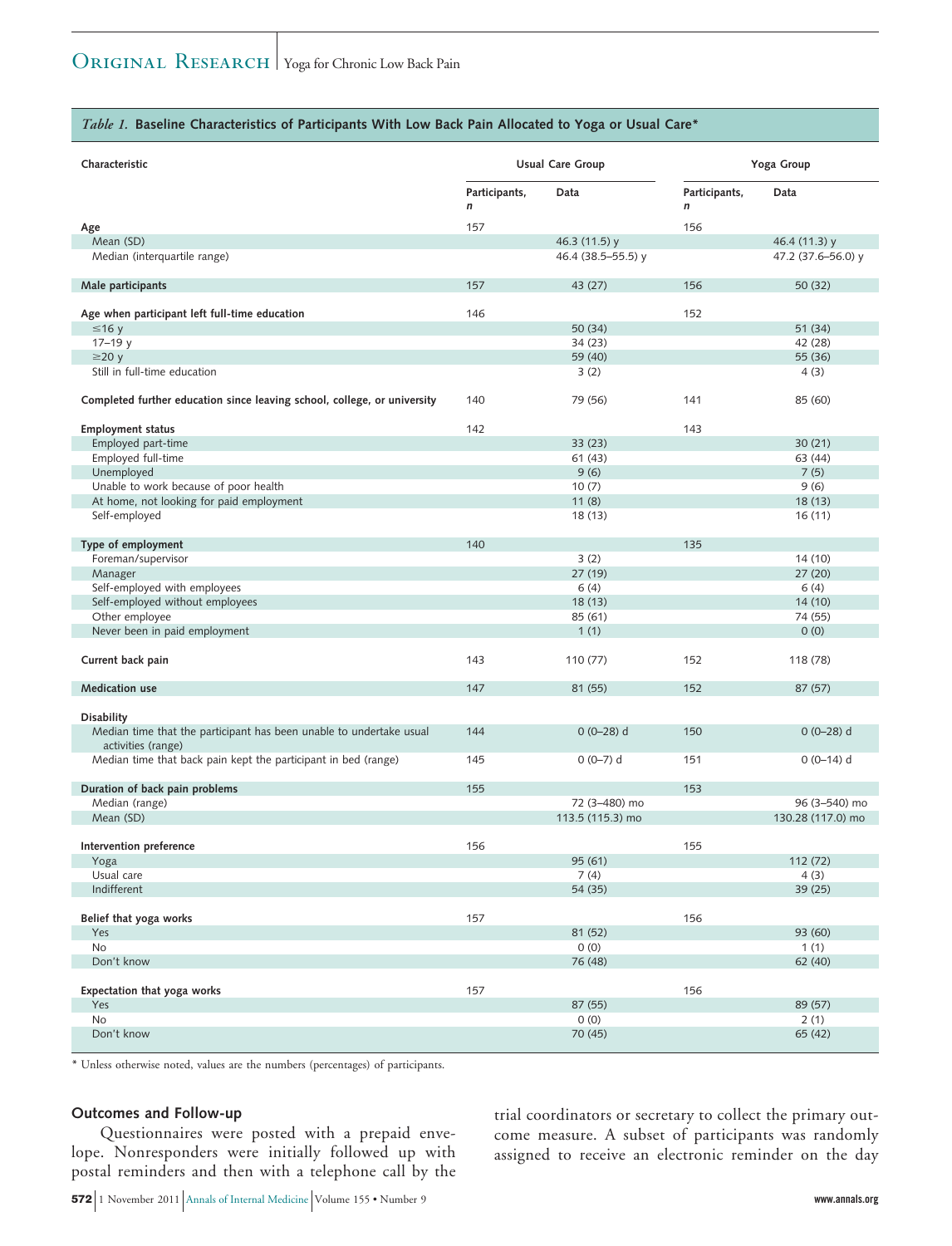they were due to receive the 6-month questionnaire (16). First-wave participants received £5 with the 12 month questionnaire, and second-wave participants received £5 with the 3-, 6-, and 12-month questionnaires.

Outcomes were measured before randomization; at baseline; and at 3, 6, and 12 months. The prespecified primary outcome was back function at 3 months, immediately after the yoga intervention. Back function was measured by using the RMDQ (14).

Secondary outcomes were 1) 6- and 12-month measures of the primary outcome; 2) physical and mental health Short Form-12 (SF-12) Health Survey component summary scores (17, 18); 3) back pain scores on the Aberdeen Back Pain Scale (ABPS) (19); 4) self-efficacy scores on the Pain Self-Efficacy Questionnaire (PSEQ) (20); 5) EuroQol-5D health index (21) (results reported separately); 6) number of days spent in bed and number of days with restricted activity (follow-up data reported separately); 7) economic data, including medication use over the previous 4 weeks and other health care use (reported separately); 8) beliefs, expectations, and preferences for treatment at baseline (22, 23); 9) class attendance (self-reported and class registers); and 10) use of yoga at home. We did not collect data on participants' use of nonsteroidal antiinflammatory drugs or other physical activities.

Finally, participants were asked to call if they experienced an adverse event or became pregnant. All events were reported in accordance with National Research Ethics guidelines. Adverse events were assigned potential causality by 1 author (a practicing general practitioner and professor of primary and community care) within the time frame stated in the guidelines. There was no predefined list of possible adverse events. An independent steering committee reviewed all adverse events.

#### **Statistical Analysis**

The United Kingdom BEAM (Back Pain Exercise and Manipulation) trial (3) found that a change in the RMDQ score of 1.57 points was a cost-effective difference. Assuming an SD of 4 points (as in the United Kingdom BEAM sample size), this results in an effect size of 0.39. To detect this effect size, assuming 80% power and 20% attrition, we required a total of 262 participants (131 per group).

The analysis plan was agreed on in advance by an independent trial steering committee. Analyses were conducted according to the original randomized treatment assignment regardless of adherence to protocol. Analyses were performed by using SAS software, version 9.2 (SAS Institute, Cary, North Carolina). The statistician was blinded to randomized group.

Analyses were conducted by using a linear mixed model (proc mixed in SAS) to compare changes from baseline in RMDQ scores between the groups over time. The linear mixed model assumed that data were missing at random. Time was treated as a categorical variable and was included as a fixed effect in addition to group, age, sex, eligibility RMDQ score, class preference (stratification factor), group and time interaction, and duration of back pain. The likelihood ratio test was used to select the best covariance pattern. Model diagnostics showed that residu-



Mean changes from baseline are all predicted means and 95% CIs, estimated from the mixed-effects models, and were adjusted by month, age, sex, eligibility score, class availability, and duration of back pain as fixed effects and random intercepts as random effects. RMDQ = Roland–Morris Disability Questionnaire.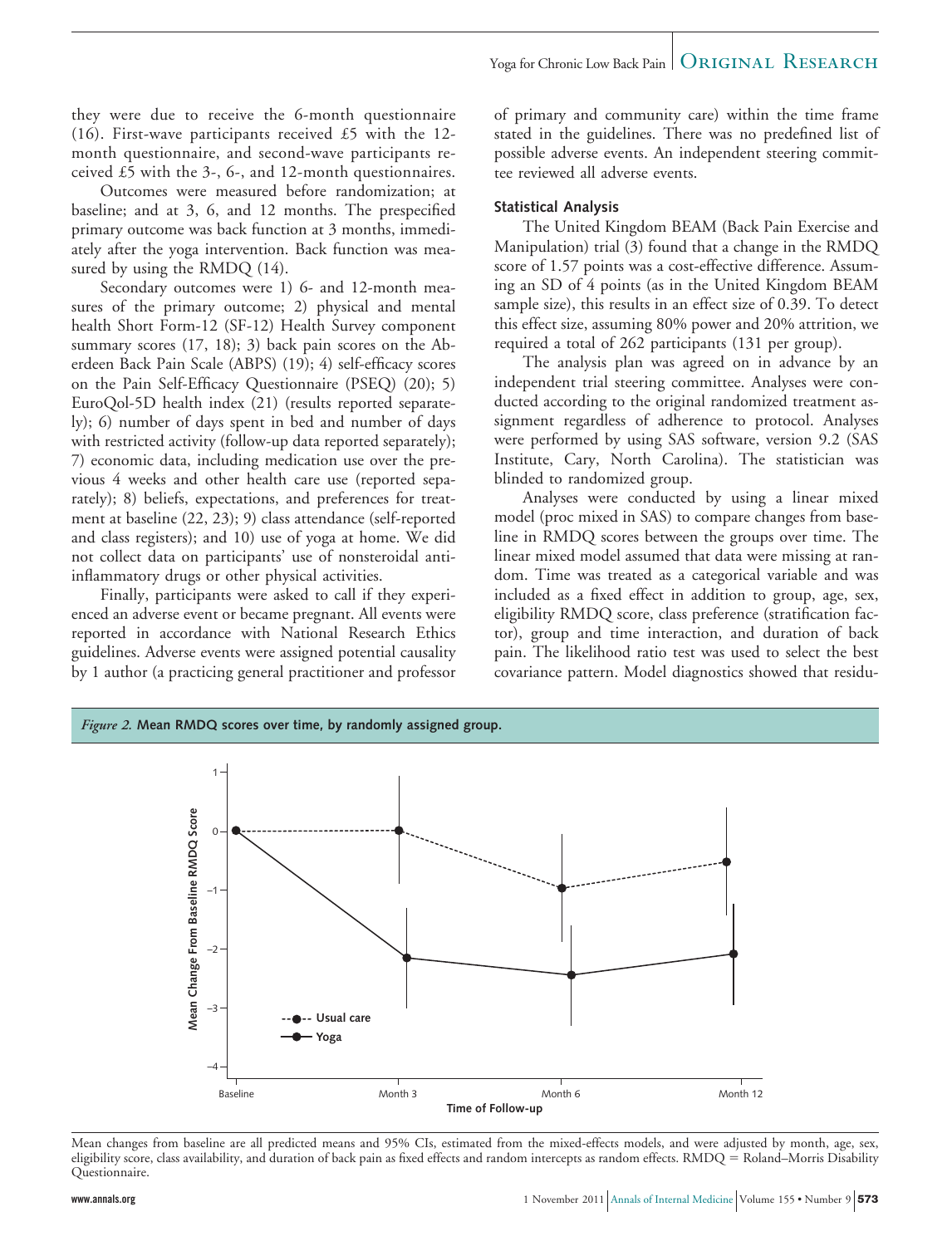| Table 2. Results of the Linear Mixed Model for the RMDQ Outcome Measure: Main Analysis and Sensitivity Analysis |  |  |
|-----------------------------------------------------------------------------------------------------------------|--|--|
|-----------------------------------------------------------------------------------------------------------------|--|--|

| Variable                                                     | Mean<br><b>Baseline</b>   | Mean Change in RMDQ Score From Baseline (95% CI)* |         |                                |         |                                |         |
|--------------------------------------------------------------|---------------------------|---------------------------------------------------|---------|--------------------------------|---------|--------------------------------|---------|
|                                                              | <b>RMDQ</b><br>Score (SD) | Month 3                                           | P Value | Month 6                        | P Value | Month 12                       | P Value |
| Main analysis                                                |                           |                                                   |         |                                |         |                                |         |
| Yoga group                                                   | 7.84(3.96)                | $-2.14$ ( $-3.00$ to $-1.29$ )                    |         | $-2.42$ ( $-3.27$ to $-1.57$ ) |         | $-2.04$ ( $-2.90$ to $-1.19$ ) |         |
| Usual care group                                             | 7.75(4.72)                | $0.03$ (-0.89 to 0.94)                            |         | $-0.94$ ( $-1.86$ to $-0.02$ ) |         | $-0.48$ ( $-1.39$ to 0.43)     |         |
| Between-group difference in<br>means                         |                           | $-2.17$ ( $-3.31$ to $-1.03$ )                    | < 0.001 | $-1.48$ ( $-2.62$ to $-0.33$ ) | 0.011   | $-1.57$ (-2.71 to $-0.42$ )    | 0.007   |
| Sensitivity analysis<br>Best-case analysist<br>Yoga group    |                           | $-2.90$ ( $-3.89$ to $-1.91$ )                    |         | $-3.10$ ( $-4.09$ to $-2.11$ ) |         | $-2.85$ ( $-3.84$ to $-1.86$ ) |         |
| Usual care group                                             |                           | $0.52$ (-0.55 to 1.58)                            |         | $-0.10$ ( $-1.16$ to 0.97)     |         | $-0.08$ ( $-1.15$ to 0.98)     |         |
| Between-group difference in<br>means<br>Worst-case analysis‡ |                           | $-3.42$ ( $-4.75$ to $-2.08$ )                    | < 0.001 | $-3.01$ ( $-4.34$ to $-1.67$ ) | < 0.001 | $-2.77$ ( $-4.11$ to $-1.43$ ) | < 0.001 |
| Yoga group                                                   |                           | $-0.29$ ( $-1.30$ to 0.72)                        |         | $-0.78$ ( $-1.79$ to 0.23)     |         | $-0.10$ ( $-1.11$ to 0.91)     |         |
| Usual care group                                             |                           | $-0.18$ ( $-1.26$ to 0.91)                        |         | $-1.41$ (-2.49 to -0.33)       |         | $-0.93$ ( $-2.01$ to 0.15)     |         |
| Between-group difference in<br>means                         |                           | $-0.11$ ( $-1.47$ to 1.24)                        | 0.87    | $0.63$ (-0.73 to 1.98)         | 0.36    | $0.83$ (-0.53 to 2.19)         | 0.23    |

RMDQ = Roland-Morris Disability Questionnaire.

Mean changes from baseline and between-group differences (yoga minus usual care) are predicted means and 95% CIs, estimated from the mixed-effects models and adjusted by month, age, sex, eligibility score, class preference, and duration of back pain as fixed effects and random intercepts as random effects in all models. A lower score indicates better health.

† All yoga participants with missing data were assigned the lowest RMDQ score from yoga participants with observed data, and all usual care participants with missing data were assigned the highest RMDQ score from usual care participants with observed data.

‡ All yoga participants with missing data were assigned the highest RMDQ score from yoga participants with observed data, and all usual care participants with missing data were assigned the lowest RMDQ score from usual care participants with observed data.

als were normally distributed with constant variance, and random intercept effects did not depart significantly from the normal distribution (24, 25). Difference in scores between the groups at 3 (primary outcome) months and at 6 and 12 months (secondary outcomes), and 95% CIs were estimated from the model. To explore the effect of participant intervention preference, the above model was extended to include intervention preference and an interaction term between intervention preference and group. The Fisher exact test was also used to explore the association between adherence and intervention preference.

To assess departures from the missing-at-random assumption in the primary outcome model, a best-case and worst-case sensitivity analysis was undertaken. Under the best-case analysis, all yoga participants with missing data were assigned the lowest RMDQ score from yoga participants with observed data, and all usual care participants with missing data were assigned the highest RMDQ score from usual care participants with observed data. Under the worst-case analysis, all yoga participants with missing data were assigned the highest RMDQ score from yoga participants with observed data, and all usual care participants with missing data were assigned the lowest RMDQ score from usual care participants with observed data.

The ABPS, SF-12 mental and physical component scores, and PSEQ were analyzed by using the same analysis method as used for the primary outcome. The number of adverse events by participant and the total number of events by group were summarized.

#### **Role of the Funding Source**

This trial was funded by Arthritis Research UK and sponsored by the University of York. The funding source had no role in designing the study; collecting, analyzing, and interpreting the data; writing the report; or deciding to submit the manuscript for publication.

#### **RESULTS**

A total of 1093 individuals with low back pain were screened, and 313 (28.7%) were randomly assigned from 5 centers: 156 to yoga and 157 to usual care (**Figure 1**). Participants were mostly middle-aged employed women (**Table 1**); the average duration of back pain was 10 years (SD, 9.7), and 77% had current back pain. At baseline, 207 (67%) participants expressed a preference for yoga, 11 (4%) preferred usual care, and 93 (30%) had no preference. Two participants did not express a preference.

#### **Study Treatments**

There were 16 yoga courses, and the average number of participants allocated to each was 9.75 (SD, 3.68; median, 10 [range, 3 to 15]). The range in mean change from baseline RMDQ scores at 3 months by class was  $-6.5$  to 0. Ninety-three (60%) participants attended at least 3 of the first 6 classes and at least any other 3 classes (adhered); of the remaining participants, 40 (26%) attended at least 1 class but did not meet the above criteria (mean attendance, 3.1; median attendance, 3.0 [range, 1 to 8]) and 23 (15%) did not attend any classes. Of participants who adhered,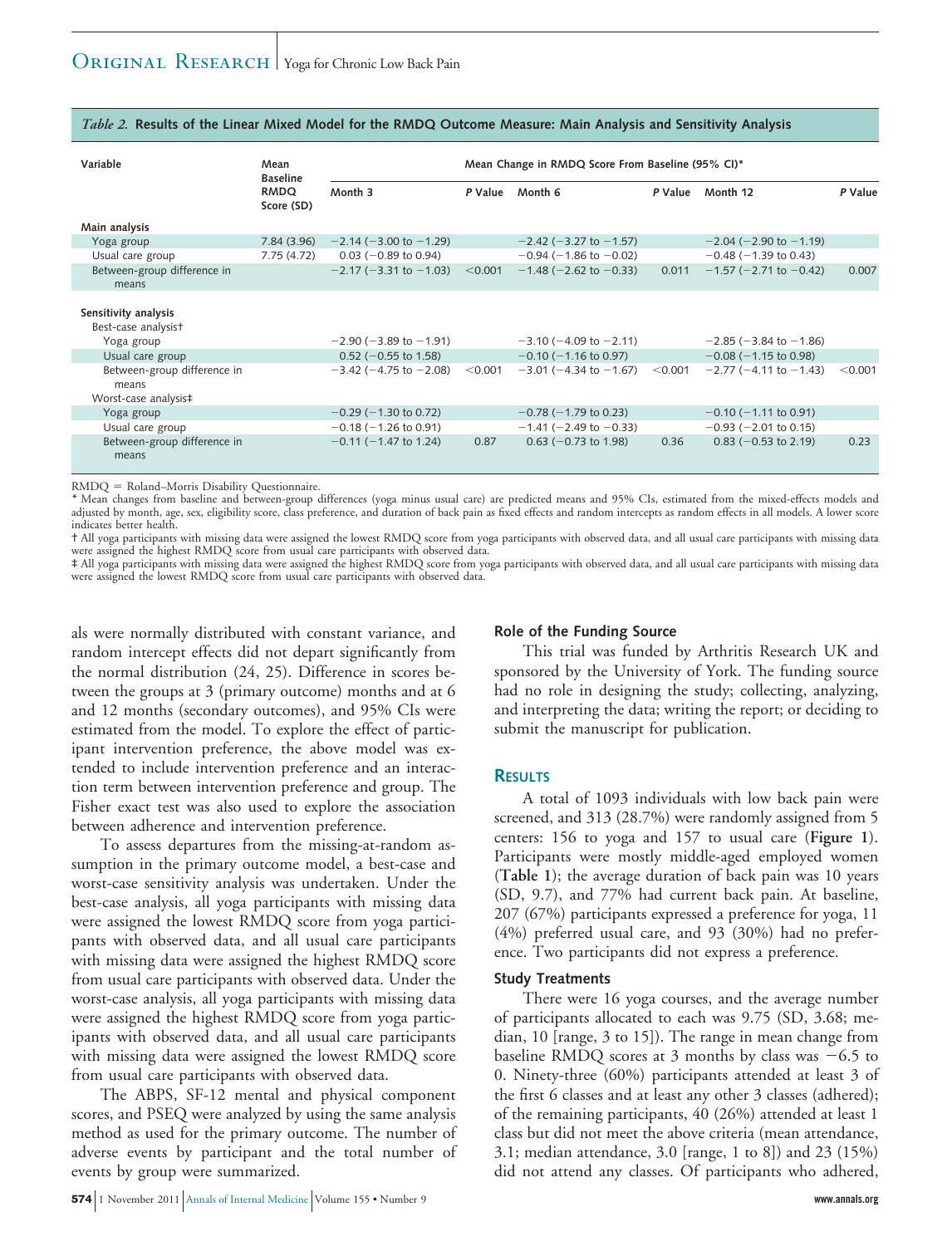72% ( $n = 66$ ) expressed a preference for yoga at baseline, 1%  $(n = 1)$  preferred usual care, and 27%  $(n = 25)$  had no preference; 1 person did not express a preference. Of participants who did not adhere,  $73\%$  ( $n = 46$ ) expressed a preference for yoga, 5% ( $n = 3$ ) preferred usual care, and 22%  $(n = 14)$  had no preference. There was no association between treatment preference at baseline and adherence  $(P = 0.39,$  Fisher exact test).

#### **RMDQ Scores**

The yoga group had better back function at 3 (primary outcome), 6, and 12 (secondary outcomes) months than the usual care group (**Figure 2** and **Table 2**). The adjusted mean RMDQ score was 2.17 points (95% CI, 1.03 to 3.31 points) lower in the yoga group at 3 months, 1.48 points (CI, 0.33 to 2.62 points) lower at 6 months, and 1.57 points (CI, 0.42 to 2.71 points) lower at 12 months.

There was no overall association between RMDQ score and class preference  $(P = 0.119)$ , and the effect of treatment did not vary by baseline intervention preference (*P* for interaction  $= 0.39$ ) or whether the participant had current back pain at baseline (*P* for interaction  $= 0.27$ ).

#### **Sensitivity Analyses**

Under the best-case analysis, participants in the yoga group continued to have better back function at 3, 6, and 12 months than participants in the usual care group, with larger treatment effect estimates (**Table 2**). Conversely, under the worst-case analysis, there was no evidence of a difference in back function between the yoga and usual care groups.

#### **Secondary Outcome Measures**

The yoga and usual care groups had similar back pain and general health scores at 3, 6, and 12 months; the yoga group had higher pain self-efficacy scores at 3 and 6 months but not at 12 months (**Table 3**). There was no association at all time points between pain and general health and treatment (ABPS,  $P = 0.136$ ; SF-12 physical component score,  $P = 0.21$ ; SF-12 mental component score,  $P = 0.145$ ), and the results did not vary by month of follow-up (*P* for interaction for ABPS  $= 0.39$ ; for SF-12 physical component score  $= 0.82$ ; for SF-12 mental component score  $= 0.24$ ). There was an association over all time points between the PSEQ score and treatment  $(P = 0.022)$ , and the effect of treatment did not vary by month of follow-up (*P* for interaction  $= 0.36$ ).

For all secondary outcome measures, there were differential rates of missing outcome data between the 2 groups. The rates of missing data ranged from 17% to

#### *Table 3.* **Results of the Linear Mixed Model for the Secondary Outcome Measures\***

| <b>Outcome Measure</b>               | Mean<br><b>Baseline</b> | Mean Change From Baseline (95% CI) |            |                                |            |                                |            |
|--------------------------------------|-------------------------|------------------------------------|------------|--------------------------------|------------|--------------------------------|------------|
|                                      | Value (SD)              | Month 3                            | P<br>Value | Month 6                        | P<br>Value | Month 12                       | P<br>Value |
| ABPS+                                |                         |                                    |            |                                |            |                                |            |
| Yoga group                           | 25.36 (10.59)           | $-3.62$ ( $-5.56$ to $-1.69$ )     |            | $-3.98$ ( $-5.95$ to $-2.01$ ) |            | $-3.23$ ( $-5.20$ to $-1.27$ ) |            |
| Usual care group                     | 26.69 (10.87)           | $-1.20$ ( $-3.23$ to 0.83)         |            | $-2.24$ ( $-4.28$ to $-0.20$ ) |            | 2.51 ( $-4.54$ to $-0.48$ )    |            |
| Between-group difference<br>in means |                         | $-2.42$ ( $-4.97$ to 0.12)         | 0.062      | $-1.74$ ( $-4.32$ to 0.84)     | 0.186      | $-0.73$ ( $-3.30$ to 1.84)     | 0.58       |
| <b>SF-12 PCS#</b>                    |                         |                                    |            |                                |            |                                |            |
| Yoga group                           | 44.41 (9.13)            | 2.65 (1.07 to 4.23)                |            | 2.89 (1.28 to 4.50)            |            | 2.99 (1.39 to 4.59)            |            |
| Usual care group                     | 44.04 (9.45)            | 1.29 ( $-0.35$ to 2.94)            |            | $1.64 (-0.01 to 3.29)$         |            | 2.20 (0.55 to 3.84)            |            |
| Between-group difference<br>in means |                         | $1.36 (-0.70 \text{ to } 3.41)$    | 0.20       | $1.24 (-0.83 to 3.33)$         | 0.24       | $0.80$ (-1.28 to 2.87)         | 0.45       |
| <b>SF-12 MCS#</b>                    |                         |                                    |            |                                |            |                                |            |
| Yoga group                           | 45.04 (10.90)           | 1.94 (0.14 to 3.73)                |            | 1.64 ( $-0.18$ to 3.46)        |            | $0.83$ (-0.98 to 2.65)         |            |
| Usual care group                     | 45.02 (10.66)           | $-0.08$ ( $-1.94$ to 1.78)         |            | $-0.37$ (1.50 to $-2.24$ )     |            | $0.41$ (-1.45 to 2.27)         |            |
| Between-group difference<br>in means |                         | $2.02$ (-0.31 to 4.35)             | 0.090      | 2.02 ( $-0.34$ to 4.37)        | 0.093      | $0.42$ (-1.92 to 2.77)         | 0.72       |
| PSEQ <sup>‡</sup>                    |                         |                                    |            |                                |            |                                |            |
| Yoga group                           | 44.04 (10.71)           | 3.85 (1.85 to 5.84)                |            | 4.29 (2.27 to 6.32)            |            | 3.35 (1.33 to 5.37)            |            |
| Usual care group                     | 43.78 (11.76)           | $0.88$ (-1.22 to 2.99)             |            | $0.97$ (-1.15 to 3.08)         |            | $1.60$ (-0.50 to 3.70)         |            |
| Between-group difference<br>in means |                         | 2.96 (0.35 to 5.58)                | 0.027      | 3.33 (0.68 to 5.97)            | 0.014      | 1.75 ( $-0.87$ to 4.38)        | 0.190      |

ABPS = Aberdeen Back Pain Scale; PSEQ = Pain Self-Efficacy Questionnaire; SF-12 MCS = Short Form-12, mental component score; SF-12 PCS = Short Form-12, physical component score.

\* Number of participants with missing data: ABPS—baseline (yoga, 4; usual care, 10), month 3 (yoga, 26; usual care, 21), month 6 (yoga, 30; usual care, 25), month 12 (yoga, 29; usual care, 22); SF-12 PCS and SF-12 MCS—baseline (yoga, 5; usual care, 10), month 3 (yoga, 28; usual care, 21), month 6 (yoga, 32; usual care, 24), month 12 (yoga, 32; usual care, 21); PSEQ—baseline (yoga, 4; usual care, 10), month 3 (yoga, 26; usual care, 22), month 6 (yoga, 30; usual care, 26), month 12 (yoga, 29; usual care, 21). Mean changes from baseline and between-group differences (yoga minus usual care) are predicted means and 95% CIs, estimated from the mixed-effects models, and adjusted by month, age, sex, eligibility score, class preference, and duration of back pain as fixed effects and random intercepts as random effects. † A lower score indicates better health.

‡ A higher score indicates better health.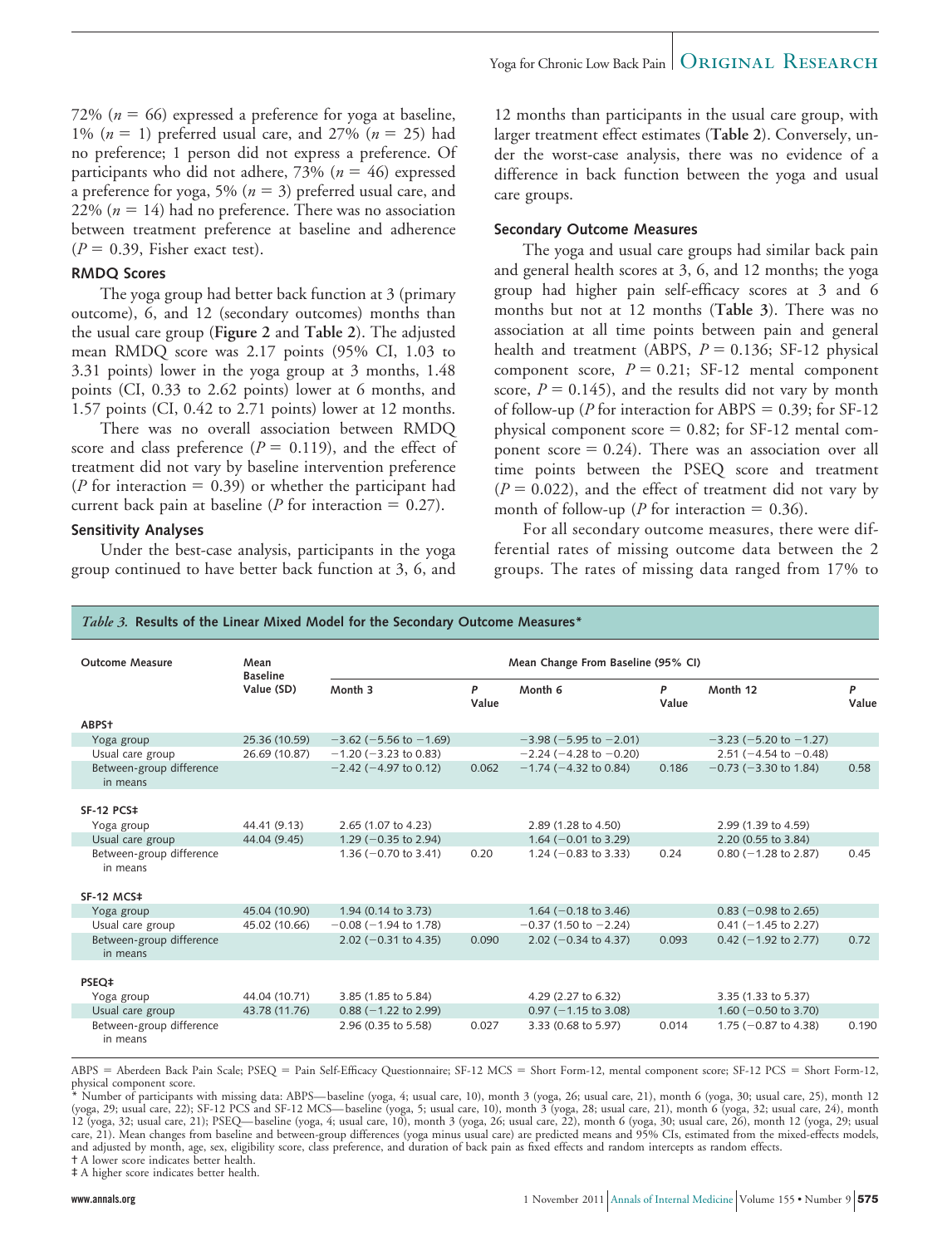| <i>Table 4.</i> Adverse Events                              |                                 |                           |
|-------------------------------------------------------------|---------------------------------|---------------------------|
| <b>Adverse Event</b>                                        | Usual Care Group<br>$(n = 157)$ | Yoga Group<br>$(n = 156)$ |
| Serious adverse events, n                                   |                                 |                           |
| Accident/injury*                                            | 1                               | $\Omega$                  |
| Increased back pain possibly or<br>probably related to yoga | $\Omega$                        | 1                         |
| Increased back pain unrelated to<br>yoga                    | $\Omega$                        | $\Omega$                  |
| Other pain probably related to yogat                        | O                               | Ω                         |
| Death                                                       | 1                               | $\Omega$                  |
| Nonserious adverse events, n<br>Accident/injury*            | 0                               |                           |
| Increased back pain possibly or<br>probably related to yoga | $\Omega$                        | 4                         |
| Increased back pain unrelated to<br>yoga                    | $\Omega$                        | 3                         |
| Other pain probably related to yogat                        | $\Omega$                        | 3                         |

\* Unrelated to intervention.

† All patients had a history of other pain.

21% in the yoga group and 13% to 17% in the usual care group.

#### **Adverse Events**

Twelve of 156 (8%) yoga participants and 2 of 157 (1%) usual care participants reported adverse events (**Table 4**). In the yoga group, 1 adverse event was classified as serious and possibly or probably related to yoga (the participant experienced severe pain but had a history of severe pain after any physical activity); the remaining 11 were classified as nonserious and mostly related to increased pain. In the usual care group, 2 serious adverse events occurred.

#### **DISCUSSION**

This trial found that offering a 12-week yoga program to adults with chronic or recurrent low back pain led to greater improvements in back function than usual care. The improvements in back function were observed across the 12-month follow-up period but were more pronounced at 3 months, immediately after the intervention. Although there was no evidence of pain reduction at 12 months, confidence in performing normal activities despite pain improved more in the yoga group than usual care group at 3 and 6 months. We found little change in back pain and general health scores at 3, 6, and 12 months. Yoga seemed to be a safe form of activity, with only 8 participants reporting adverse events that were possibly or probably related to yoga.

Although there is no consensus, a change of 1.1 to 2.5 on the RMDQ has been recommended as clinically important (26, 27). In this trial, we found that individuals offered yoga benefited from, on average, 2.17 fewer limited activities at 3 months and by 1.57 fewer limited activities at 12 months. The activities measured by the RMDQ include, for example, walking more slowly than usual, standing for only short periods, and not doing any of the usual jobs around the house. The fact that the benefits dimin-

*Figure 3.* **Forest plot comparing yoga with other interventions for low back pain evaluated in high-quality randomized, controlled trials.**



RMDQ = Roland–Morris Disability Questionnaire; UK BEAM = United Kingdom Back Pain Exercise and Manipulation.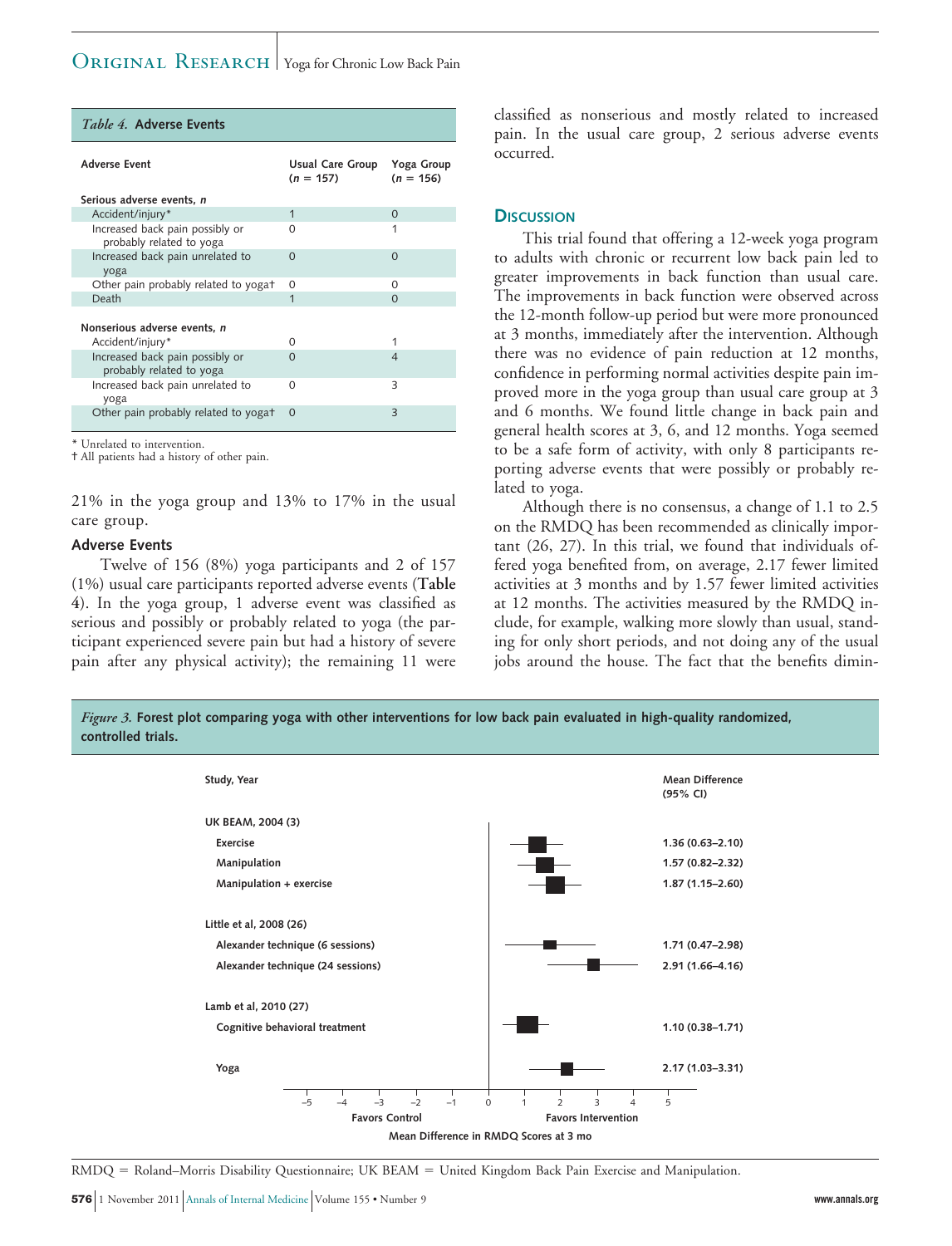ished over time, after the classes had finished, may indicate that additional classes would be required to maintain the improvement in back function.

Some participants in the yoga group reported that they attended other yoga classes after the 12-week program had finished, and others reported that they continued with home practice (**Appendix Tables 1** and **2**, available at www .annals.org). The frequency of home practice was 82% in the first 3 months and then decreased to 65% at 6 months and 60% at 12 months; however, 13% of the yoga group did not provide home practice data at any of the follow-up points. The reported figures of home practice may explain why we observed some improvement in back function in the long term. Of note, some participants who did not adhere to the yoga program still reported home practice at 12 months.

Sixty percent of participants offered yoga adhered to the program: Of the remaining participants, 26% attended at least 1 class but did not fully adhere, and 15% did not attend any classes. Reasons for nonattendance varied: withdrawal by physician, work commitments, child care, and other health problems. For 21 of the 40 participants who partially adhered, we could not ascertain reasons for nonattendance. There were missing data for all outcomes, and differential rates of missing data were observed for secondary outcome measures. Hence, it is possible that such imbalances may have biased the results.

When departures from the missing-at-random assumption were assessed in the primary outcome model, the results were consistent with those of our primary analysis under the best-case scenario but were inconsistent under the worst-case scenario. These analyses are useful because they demonstrate the largest and smallest effect estimates compatible with the observed data; however, they are both unlikely scenarios. Unfortunately, the implications of missing data for the analysis depend on the missing-value mechanism, and this is rarely known.

Ours was a large randomized trial with long-term follow-up, including multiple teachers  $(n = 12)$  delivering classes in 5 geographic areas. The program was acceptable to and taught by teachers from 2 yoga associations. Checks were made to ensure fidelity to the program. A recent review identified 7 other randomized, controlled trials evaluating yoga for low back pain  $(6-12)$ , but all had design limitations, including small sample sizes, a single yoga teacher delivering the program, and short-term follow-up. Most of the studies found differences in favor of yoga, and our results are consistent with their findings.

Other interventions for low back pain that have been evaluated in high-quality randomized, controlled trials include exercise and manipulation (3), the Alexander technique (26), and cognitive behavioral treatment (27). Comparing the findings of this study with these other interventions suggests that group yoga may improve back function (as measured by the RMDQ) more than exercise and manipulation, cognitive behavioral treatment, and 6

sessions of 1-to-1 Alexander technique but not as much as 24 sessions (**Figure 3**). However, we must be cautious about overanalyzing these results because the comparisons are indirect. Future research should compare yoga directly with these other treatments.

In summary, we found that offering a 12-week yoga program to adults with chronic or recurrent low back pain led to greater improvements in back function than usual care for up to 12 months. Yoga seems to be a safe and effective activity that clinicians could consider recommending for patients with a history of low back pain.

From the University of York, Heslington, York, United Kingdom; University of Manchester, St. Mary's Hospital, Manchester, United Kingdom; Yoga in York, York, United Kingdom; and SBRCP-Yoga Walsingham Clinic, Truro, Cornwall, United Kingdom.

**Grant Support:** By Arthritis Research UK.

**Acknowledgment:** The authors thank Jennifer Klaber-Moffett for her contribution to the development of the original trial protocol and contribution of her expertise in low back pain during the early phase of the trial. They also thank all the yoga teachers who participated in delivering and assessing the intervention.

**Potential Conflicts of Interest:** Disclosures can be viewed at www.acponline .org/authors/icmje/ConflictOfInterestForms.do?msNum=M10-2577.

**Reproducible Research Statement:** *Study protocol:* Available at Cox H, Tilbrook H, Aplin J, et al. A pragmatic multi-centred randomised controlled trial of yoga for chronic low back pain: trial protocol. Complement Ther Clin Pract. 2010;16:76-80. *Statistical code and data set:* Availability of certain portions of the analytic data set and statistical code to approved individuals through written agreements with Dr. Torgerson (e-mail, david.torgerson@york.ac.uk).

**Requests for Single Reprints:** Helen E. Tilbrook, BSc, MSc, York Trials Unit, Department of Health Sciences, Lower Ground Floor, ARRC Building, University of York, Heslington, York YO10 5DD, United Kingdom; e-mail, helen.tilbrook@york.ac.uk.

Current author addresses and author contributions are available at www .annals.org.

#### **References**

1. **Savigny P, Kuntze S, Watson P, Underwood M, Ritchie G, Cotterell M, et al.** Low back pain: early management of persistent non-specific low back pain. London: National Collaborating Centre for Primary Care and Royal College of General Practitioners; May 2009.

2. **Maniadakis N, Gray A.** The economic burden of back pain in the UK. Pain. 2000;84:95-103. [PMID: 10601677]

3. **UK BEAM Trial Team.** United Kingdom Back Pain Exercise and Manipulation (UK BEAM) randomised trial: effectiveness of physical treatments for back pain in primary care. BMJ. 2004;329:1377. [PMID: 15556955]

4. **Hayden JA, van Tulder MW, Malmivaara AV, Koes BW.** Meta-analysis: exercise therapy for nonspecific low back pain. Ann Intern Med. 2005;142:765- 75. [PMID: 15867409]

5. **Johnson RE, Jones GT, Wiles NJ, Chaddock C, Potter RG, Roberts C, et al.** Active exercise, education, and cognitive behavioral therapy for persistent disabling low back pain: a randomized controlled trial. Spine (Phila Pa 1976). 2007; 32:1578-85. [PMID: 17621203]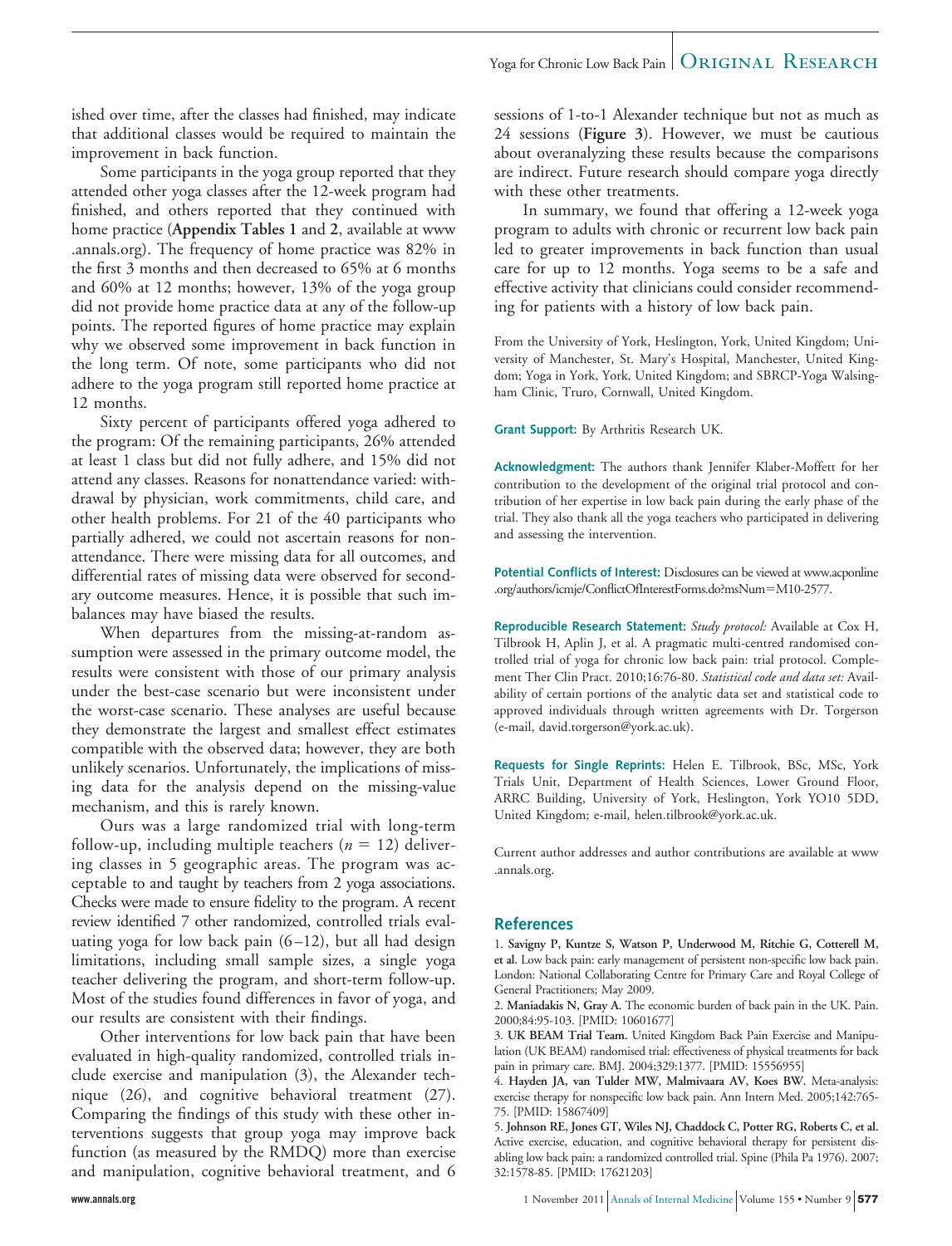#### ORIGINAL RESEARCH | Yoga for Chronic Low Back Pain

6. **Williams K, Abildso C, Steinberg L, Doyle E, Epstein B, Smith D, et al.** Evaluation of the effectiveness and efficacy of Iyengar yoga therapy on chronic low back pain. Spine (Phila Pa 1976). 2009;34:2066-76. [PMID: 19701112]

7. **Saper RB, Sherman KJ, Cullum-Dugan D, Davis RB, Phillips RS, Culpepper L.** Yoga for chronic low back pain in a predominantly minority population: a pilot randomized controlled trial. Altern Ther Health Med. 2009;15:18-27. [PMID: 19943573]

8. **Tekur P, Singphow C, Nagendra HR, Raghuram N.** Effect of short-term intensive yoga program on pain, functional disability and spinal flexibility in chronic low back pain: a randomized control study. J Altern Complement Med. 2008;14:637-44. [PMID: 18673078]

9. **Sherman KJ, Cherkin DC, Erro J, Miglioretti DL, Deyo RA.** Comparing yoga, exercise, and a self-care book for chronic low back pain: a randomized, controlled trial. Ann Intern Med. 2005;143:849-56. [PMID: 16365466]

10. **Williams KA, Petronis J, Smith D, Goodrich D, Wu J, Ravi N, et al.** Effect of Iyengar yoga therapy for chronic low back pain. Pain. 2005;115:107-17. [PMID: 15836974]

11. **Galantio ML, Bzdewka TM, Eissler-Russo JL, Holbrook ML, Mogck EP, Geigle P, et al.** The impact of modified hatha yoga on chronic low back pain: a pilot study. Alternative Therapies. 2004;10:56-63.

12. **Jacobs BP, Mehling W, Goldberg H, Eppel E, Acree M, Lasater J, et al.** Feasibility of conducting a clinical trial on hatha yoga for chronic low back pain: methodological lessons. Alternative Therapies. 2004;10:80-3.

13. **Cox H, Tilbrook H, Aplin J, Chuang LH, Hewitt C, Jayakody S, et al.** A pragmatic multi-centred randomised controlled trial of yoga for chronic low back pain: trial protocol. Complement Ther Clin Pract. 2010;16:76-80. [PMID: 20347837]

14. **Roland M, Morris R.** A study of the natural history of back pain. Part I: development of a reliable and sensitive measure of disability in low-back pain. Spine (Phila Pa 1976). 1983;8:141-4. [PMID: 6222486]

15. **Burton K, Klaber Moffett J, Main C, Roland M, Waddell G.** The Back Book. 2nd ed. Norwich: TSO; 2002.

16. **Man MS, Tilbrook HE, Jayakody S, Hewitt CE, Cox H, Cross B, et al.**

Electronic reminders did not improve postal questionnaire response rates or response times: a randomized controlled trial. J Clin Epidemiol. 2011;64:1001-4. [PMID: 21292441]

17. **Ware J Jr, Kosinski M, Keller SD.** A 12-Item Short-Form Health Survey: construction of scales and preliminary tests of reliability and validity. Med Care. 1996;34:220-33. [PMID: 8628042]

18. **Jenkinson C, Layte R.** Development and testing of the UK SF-12 (short form health survey). J Health Serv Res Policy. 1997;2:14-8. [PMID: 10180648] 19. **Ruta DA, Garratt AM, Wardlaw D, Russell IT.** Developing a valid and reliable measure of health outcome for patients with low back pain. Spine (Phila Pa 1976). 1994;19:1887-96. [PMID: 7997920]

20. **Nicholas MK.** Self-efficacy and chronic pain. Proceedings of the Annual Conference of the British Psychological Society. St. Andrews, United Kingdom: British Psychological Society; 1989.

21. **Brook R.** EuroQol: the current state of play. Health Policy. 1996;37:53-72. 22. **Torgerson DJ, Klaber-Moffett J, Russell IT.** Patient preferences in randomised trials: threat or opportunity? J Health Serv Res Policy. 1996;1:194-7. [PMID: 10180870]

23. **Torgerson DJ, Sibbald B.** Understanding controlled trials. What is a patient preference trial? BMJ. 1998;316:360. [PMID: 9487173]

24. **Verbeke G, Molenberghs G.** Linear Mixed Models for Longitudinal Data. Springer Series in Statistics. New York: Springer; 2000

25. **Fitzmaurice GM, Laird NM, Ware JH.** Applied Longitudinal Analysis. Hoboken, NJ: Wiley; 2004.

26. **Little P, Lewith G, Webley F, Evans M, Beattie A, Middleton K, et al.** Randomised controlled trial of Alexander technique lessons, exercise, and massage (ATEAM) for chronic and recurrent back pain. BMJ. 2008;337:a884. [PMID: 18713809]

27. **Lamb SE, Hansen Z, Lall R, Castelnuovo E, Withers EJ, Nichols V, et al; Back Skills Training Trial investigators.** Group cognitive behavioural treatment for low-back pain in primary care: a randomised controlled trial and costeffectiveness analysis. Lancet. 2010;375:916-23. [PMID: 20189241]

#### **ACP CHAPTER MEETINGS**

For information on upcoming ACP chapter meetings, including scientific programs and registration forms, please visit www.acponline.org /meetings/chapter.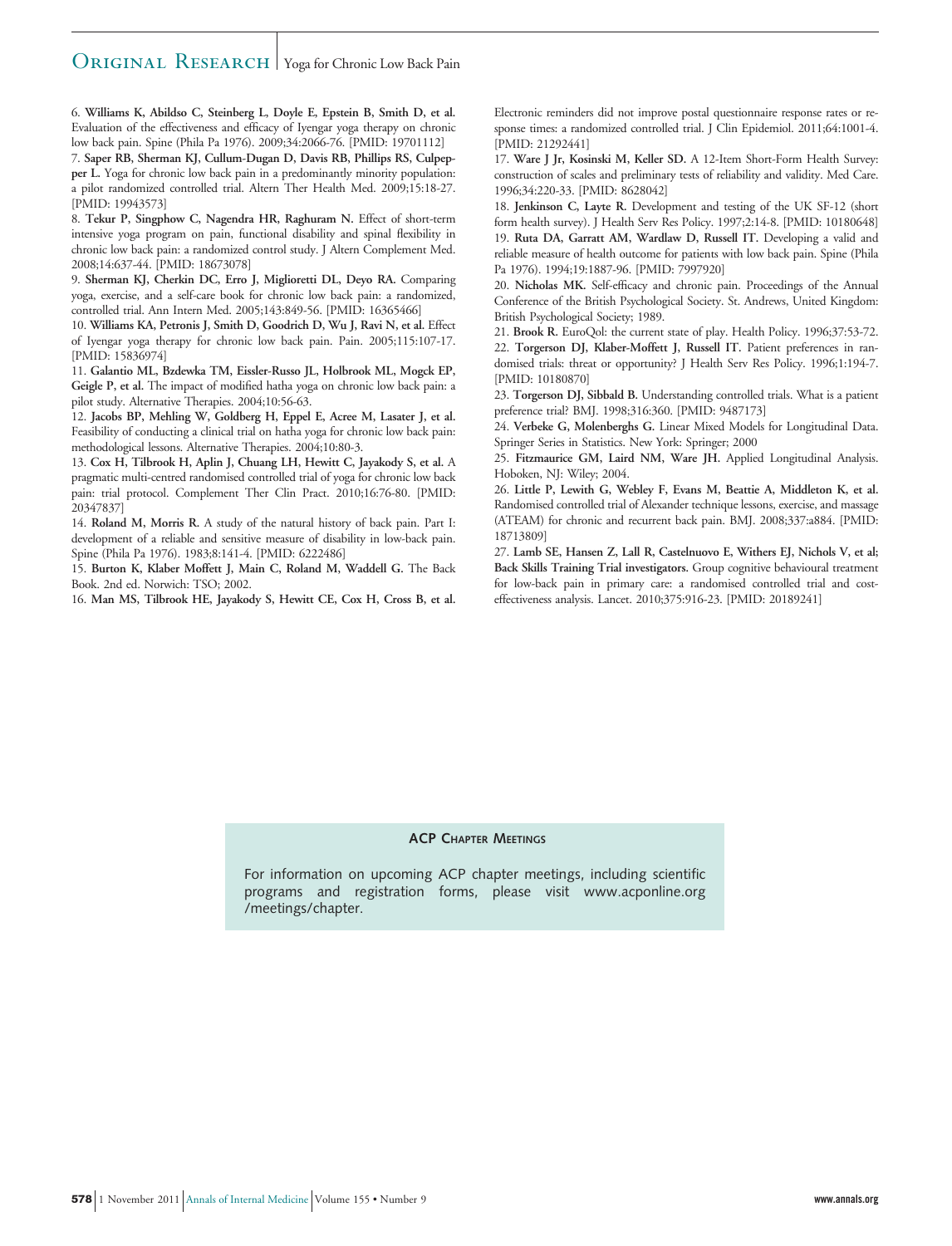### **Annals of Internal Medicine**

**Current Author Addresses:** Ms. Tilbrook, Ms. Cox, Dr. Hewitt, Mr. Kang'ombe, Dr. Chuang, and Ms. Jayakody: University of York, Heslington, York YO10 5DD, United Kingdom.

Dr. Aplin: Manchester Academic Health Science Centre, University of Manchester, St. Mary's Hospital, Manchester M13 9WL, United Kingdom.

Ms. Semlyen: Yoga in York, 24 Grange Street, York YO10 4BH, United Kingdom.

Ms. Trewhela: SBRCP-Yoga Walsingham Clinic, 2 Walsingham Place, Truro, Cornwall TR1 2RP, United Kingdom.

Dr. Watt: Department of Health Sciences, University of York, Area 2, Seebohm Rowntree Building, Heslington, York YO10 5DD, United Kingdom.

Dr. Torgerson: Hull York Medical School, York Trials Unit, Lower Ground Floor, ARRC Building, Department of Health Sciences, University of York, Heslington, York YO10 5DD, United Kingdom.

**Author Contributions:** Conception and design: H.E. Tilbrook, H. Cox, J.D. Aplin, A. Semlyen, A. Trewhela, I. Watt, D.J. Torgerson.

Analysis and interpretation of the data: H.E. Tilbrook, C.E. Hewitt, A.R. Kang'ombe, J.D. Aplin, A. Semlyen, A. Trewhela, I. Watt, D.J. Torgerson. Drafting of the article: H.E. Tilbrook, C.E. Hewitt, A.R. Kang'ombe, I. Watt, D.J. Torgerson.

Critical revision of the article for important intellectual content: C.E. Hewitt, L.H. Chuang, J.D. Aplin, A. Semlyen, A. Trewhela, I. Watt, D.J. Torgerson.

Final approval of the article: H.E. Tilbrook, H. Cox, C.E. Hewitt, A.R. Kang'ombe, J.D. Aplin, A. Semlyen, A. Trewhela, I. Watt, D.J. Torgerson. Provision of study materials or patients: A. Semlyen, A. Trewhela. Statistical expertise: C.E. Hewitt, A.R. Kang'ombe.

Obtaining of funding: J.D. Aplin, A. Semlyen, I. Watt, D.J. Torgerson. Administrative, technical, or logistic support: H. Cox, J.D. Aplin, A. Semlyen.

Collection and assembly of data: H.E. Tilbrook, H. Cox, D.J. Torgerson.

#### *Appendix Table 1.* **Summary Data on Whether Participants Practiced Yoga at Home and How Often They Practiced Over Time**

| Variable                                                | Yoga Group, n/n (%)             |                            |                                            |                                       | Usual Care Group<br>$(n = 157)$ , n/n $(\%)$ |  |
|---------------------------------------------------------|---------------------------------|----------------------------|--------------------------------------------|---------------------------------------|----------------------------------------------|--|
|                                                         | Offered Yoga<br>$(n = 156)^{*}$ | Adherent<br>$(n = 93)^{*}$ | <b>Partial Attenders</b><br>$(n = 40)^{*}$ | <b>Nonattenders</b><br>$(n = 23)^{*}$ |                                              |  |
| Month 3                                                 |                                 |                            |                                            |                                       |                                              |  |
| Practicing yoga at home                                 | 102/125 (82)                    | 83/89 (93)                 | 15/27 (56)                                 | 4(50)                                 | 3/19(16)                                     |  |
| Not practicing yoga at home                             | 23/125 (18)                     | 6/89(7)                    | 12/27(44)                                  | 4(50)                                 | 16/19 (84)                                   |  |
| Missing data on use of yoga at home                     | 31/156 (20)                     | 4/93(4)                    | 13/40 (33)                                 | 15/23(65)                             | 138/157 (88)                                 |  |
| How often practicing yoga at home?                      |                                 |                            |                                            |                                       |                                              |  |
| Daily                                                   | 9/101(9)                        | 7/82(9)                    | 2/15(13)                                   |                                       | 1/3(33)                                      |  |
| Every other day                                         | 21/101 (21)                     | 17/82 (21)                 | 2/15(13)                                   | 2/4(50)                               |                                              |  |
| Twice a week                                            | 40/101 (40)                     | 35/82 (43)                 | 5/15(33)                                   |                                       |                                              |  |
| Once a week                                             | 23/101 (23)                     | 18/82 (22)                 | 3/15(20)                                   | 2/4(50)                               | 1/3(33)                                      |  |
| Less than once a week                                   | 8/101(8)                        | 5/82(6)                    | 3/15(20)                                   |                                       | 1/3(33)                                      |  |
| Missing (did not provide frequency of yoga<br>home use) | 1/102(1)                        | 1/83(1)                    | $\overline{\phantom{0}}$                   | L.                                    |                                              |  |
| Month 6                                                 |                                 |                            |                                            |                                       |                                              |  |
| Practicing yoga at home                                 | 82/126 (65)                     | 72/88 (82)                 | 7/26(27)                                   | 3(27)                                 | 17/128 (13)                                  |  |
| Not practicing yoga at home                             | 44/126 (35)                     | 16/88 (18)                 | 19/26 (73)                                 | 8(73)                                 | 111/128 (87)                                 |  |
| Missing data on use of yoga at home                     | 30/156 (19)                     | 5/93(5)                    | 14/40 (35)                                 | 10/23(43)                             | 29/157 (19)                                  |  |
| How often practicing yoga at home?                      |                                 |                            |                                            |                                       |                                              |  |
| Daily                                                   | 6/82(7)                         | 6/72(8)                    | $\equiv$                                   | $\equiv$                              | 1/7(6)                                       |  |
| Every other day                                         | 10/82 (12)                      | 9/72(13)                   | 1/7(14)                                    | $\equiv$                              | 3/7(18)                                      |  |
| Twice a week                                            | 25/82 (31)                      | 21/72 (29)                 | 2/7(29)                                    | 2/3(67)                               | 6/7(35)                                      |  |
| Once a week                                             | 21/82 (26)                      | 16/72 (22)                 | 4/7(57)                                    | 1/3(33)                               | 4/7(24)                                      |  |
| Less than once a week                                   | 20/82 (24)                      | 20/72 (28)                 | $\equiv$                                   | $\equiv$                              | 3/7(18)                                      |  |
| Missing (did not provide frequency of yoga<br>home use) |                                 |                            | ÷                                          | ۳                                     |                                              |  |
| Month 12                                                |                                 |                            |                                            |                                       |                                              |  |
| Practicing yoga at home                                 | 76/126 (60)                     | 61/89(69)                  | 10/25(40)                                  | 4(36)                                 | 16/136 (12)                                  |  |
| Not practicing yoga at home                             | 50/126 (40)                     | 28/89 (31)                 | 15/25(60)                                  | 7(64)                                 | 120/136 (88)                                 |  |
| Missing data on use of yoga at home                     | 30/156 (19)                     | 4/89(4)                    | 15/40 (38)                                 | 12/23(52)                             | 21/157 (13)                                  |  |
| How often practicing yoga at home?                      |                                 |                            |                                            |                                       |                                              |  |
| Daily                                                   | 5/76(7)                         | 5/62(8)                    | $\equiv$                                   | $\equiv$                              |                                              |  |
| Every other day                                         | 8/76(11)                        | 7/62(11)                   | 1/10(10)                                   | $\equiv$                              | 3/16(18)                                     |  |
| Twice a week                                            | 28/76 (37)                      | 21/62(34)                  | 6/10(60)                                   |                                       | 3/16(18)                                     |  |
| Once a week                                             | 17/76 (22)                      | 12/62 (19)                 | 2/10(20)                                   | 1/4(25)                               | 5/16(31)                                     |  |
| Less than once a week                                   | 18/76 (24)                      | 17/62(27)                  | 1/10(10)                                   | 3/4(75)                               | 5/16(31)                                     |  |
| Missing (did not provide frequency of yoga<br>home use) |                                 |                            |                                            |                                       |                                              |  |

\* Total number in each group. Offered yoga: all participants randomly assigned to yoga; adherent: participants who attended at least 3 of the first 6 classes and at least 3 other classes; partial attenders: participants who attended at least 1 class but did not meet the definition of adherent; nonattenders: participants who did not attend any of the yoga classes offered.